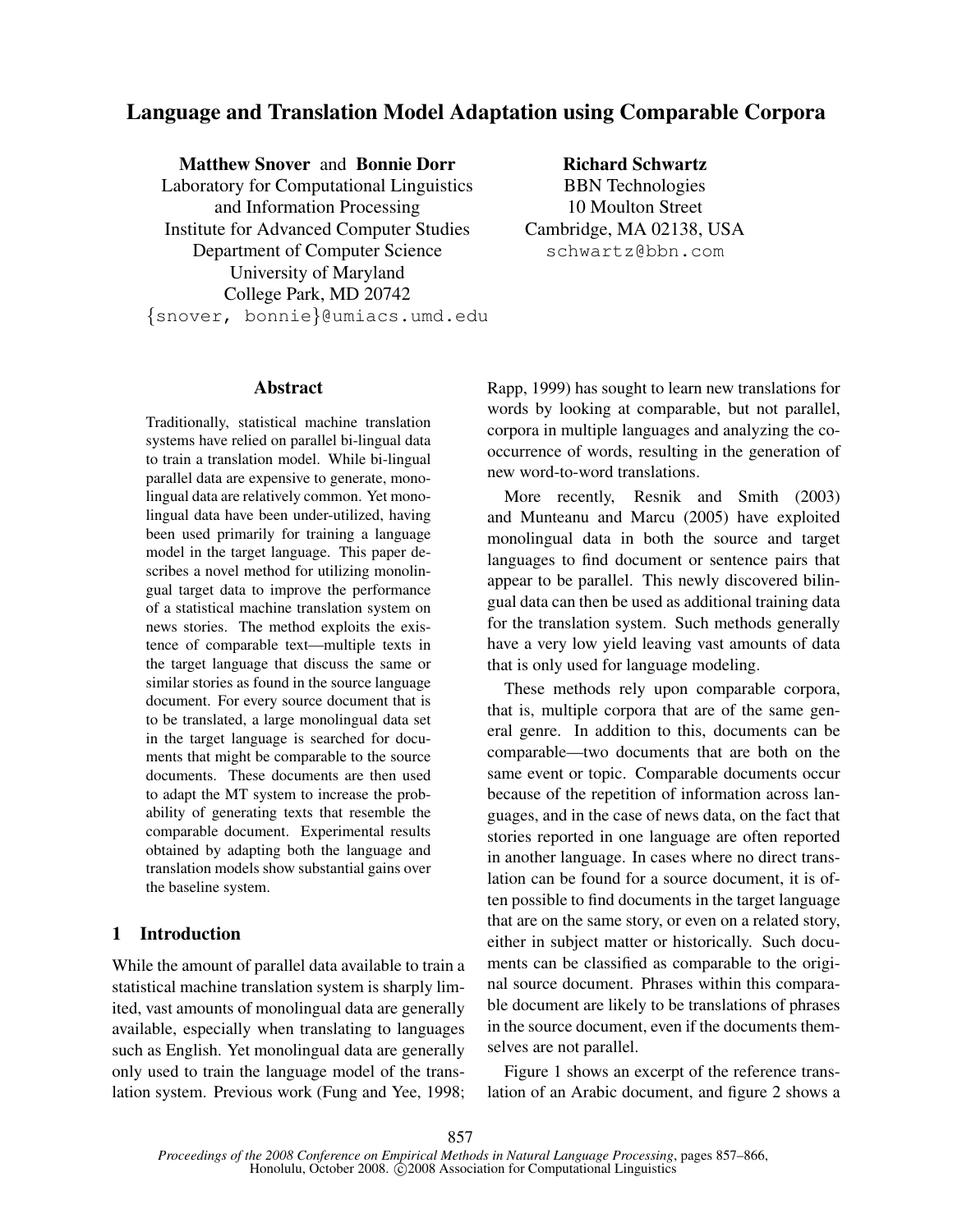Cameras are flashing and reporters are following up, for Hollywood star Angelina Jolie is finally talking to the public after a one-month stay in India, but not as a movie star. The Hollywood actress, goodwill ambassador of the United Nations high commissioner for refugees, met with the Indian minister of state for external affairs, Anand Sharma, here today, Sunday, to discuss issues of refugees and children. ... Jolie, accompanied by her five-year-old son, Maddox, visited the refugee camps that are run by the Khalsa Diwan Society for social services and the high commissioner for refugees Saturday afternoon after she arrived in Delhi. Jolie has been in India since October 5th shooting the movie "A Mighty Heart," which is based on the life of Wall Street Journal correspondent Daniel Pearl, who was kidnapped and killed in Pakistan. Jolie plays the role of Pearl's wife, Mariane.

Figure 1: Excerpt of Example Reference Translation of an Arabic Source Document

comparable passage.<sup>1</sup> In this case, the two new stories are not translations of each other and were not reported at the same time—the comparable passage being an older news story—but both discuss actress Angelina Jolie's visit to India. Many phrases and words are shared between the two, including: the name of the movie, the name and relationship of the actress' character, the name and age of her son and many others. Such a pairing is extremely comparable, although even less related document pairs could easily be considered comparable.

We seek to take advantage of these comparable documents to inform the translation of the source document. This can be done by augmenting the major components of the statistical translation system: the Language Model and the Translation Model. This work is in the same tradition as Kim and Khudanpur (2003), Zhao et al. (2004), and Kim (2005). Kim (2005) used large amounts of comparable data to adapt language models on a documentby-document basis, while Zhao et al. (2004) used comparable data to perform sentence level adaptation of the language model. These adapted language models were shown to improve performance

Actress Angelina Jolie hopped onto a crowded Mumbai commuter train Monday to film a scene for a movie about slain journalist Daniel Pearl, who lived and worked in India's financial and entertainment capital. Hollywood actor Dan Futterman portrays Pearl and Jolie plays his wife Mariane in the "A Mighty Heart" co-produced by Plan B, a production company founded by Brad Pitt and his ex-wife, actress Jennifer Aniston. Jolie and Pitt, accompanied by their three children – Maddox, 5, 18-month-old Zahara and 5 month-old Shiloh Nouvel – arrived in Mumbai on Saturday from the western Indian city Pune where they were shooting the movie for nearly a month. ...

Figure 2: Excerpt of Example Comparable Document

for both automatic speech recognition as well as machine translation.

In addition to language model adaptation we also modify the translation model, adding additional translation rules that enable the translation of new words and phrases in both the source and target languages, as well as increasing the probability of existing translation rules. Translation adaptation using the translation system's own output, known as Self-Training (Ueffing, 2006) has previously shown gains by augmenting the translation model with additional translation rules. In that approach however, the translation model was augmented using parallel data, rather than comparable data, by interpolating a translation model trained using the system output with the original translation model.

Translation model adaptation using comparable out-of-domain parallel data, rather than monolingual data was shown by Hildebrand et al. (2005) to yield significant gains over a baseline system. The translation model was adapted by selecting comparable sentences from parallel corpora for each of the sentences to be translated. In addition to selecting outof-domain data to adapt the translation model, comparable data selection techniques have been used to select and weight portions of the existing training data for the translation model to improve translation performance (Lu et al., 2007).

The research presented in this paper utilizes a different approach to translation model adaptation using comparable monolingual text rather than parallel text, exploiting data that would otherwise be unused

 $1$ This is an actual source document from the tuning set used in our experiments, and the first of a number of similar passages found by the comparable text selection system described in section 2.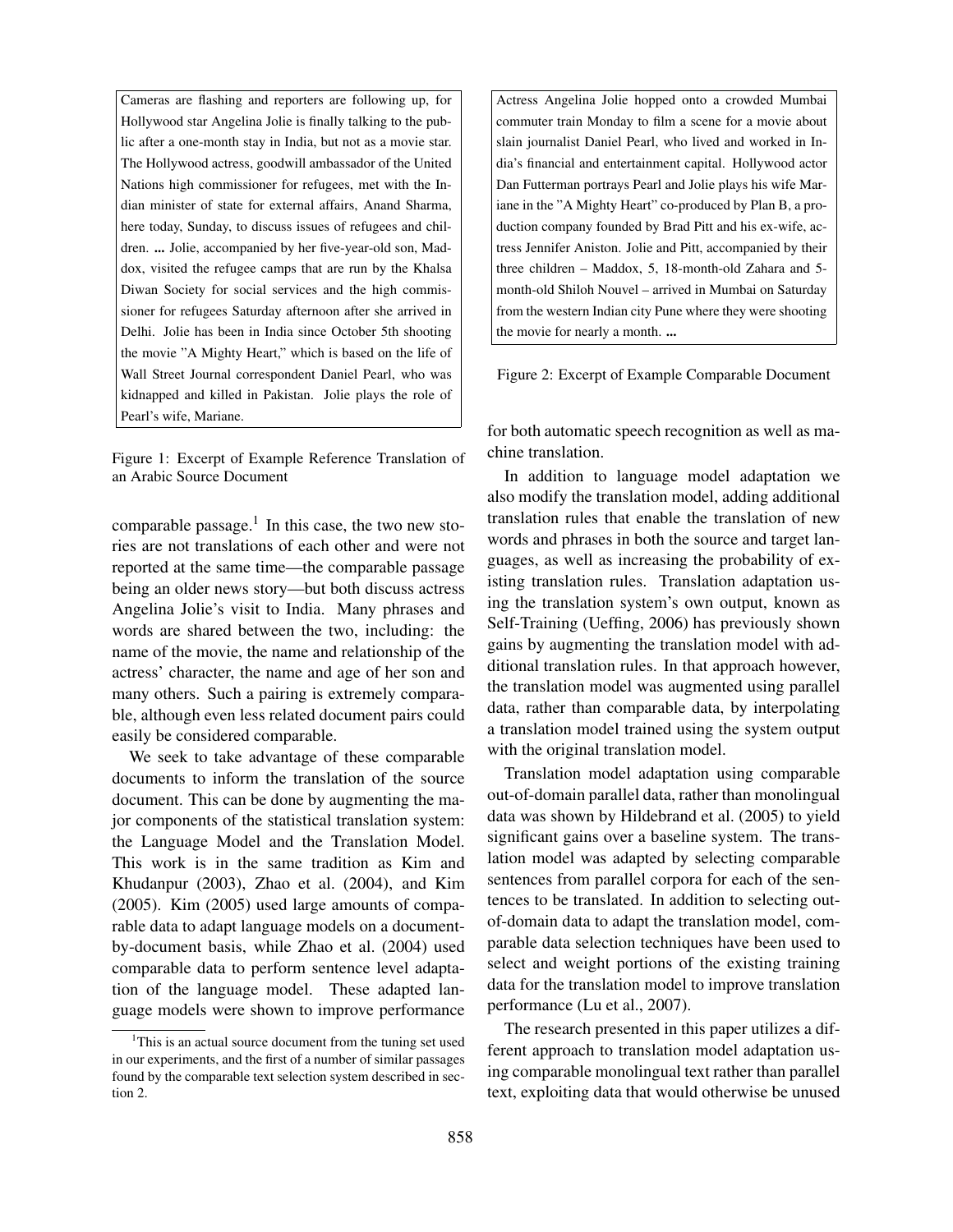for estimating the translation model. In addition, this data also informs the translation system by interpolating the original language model with a new language model trained from the same comparable documents.

We discuss the selection of comparable text for model adaptation in section 2. In sections 3.1 and 3.2, we describe the model adaptation for the language model and translation model, respectively. Experimental results describing the application of model adaptation to a hierarchical Arabic-to-English MT system are presented in section 4. Finally we draw conclusions in sections 5.

### 2 Comparable Text Selection

Comparable text is selected for every source document from a large monolingual corpus in the target language. In practice, one could search the World Wide Web for documents that are comparable to a set of source documents, but this approach presents problems for ensuring the quality of the retrieved documents. The experiments in this paper use comparable text selected from a collection of English news texts. Because these texts are all fluent English, and of comparable genre to the test set, they are also used for training the standard language model training.

The problem of selecting comparable text has been widely studied in the information retrieval community and cross-lingual information retrieval (CLIR) (Oard and Dorr, 1998; Levow et al., 2005) has been largely successful at the task of selecting comparable or relevant documents in one language given a query in another language. We use CLIR to select a ranked list of documents in our target language, English in the experiments described in this paper, for each source document, designated as the query in the CLIR framework, that we wish to translate.

The CLIR problem can be framed probabilistically as: Given a query Q, find a document *D* that maximizes the equation  $Pr(D \text{ is rel}|Q)$ . This equation can be expanded using Bayes' Law as shown in equation 1. The prior probability of a document being relevant can be viewed as uniform, and thus in this work, we assume  $Pr(D \text{ is rel})$  is a constant.<sup>2</sup>

 $2$ In fact, it can be beneficial to use features of the document

The  $Pr(Q)$  is constant across all documents. Therefore finding a document to maximize  $Pr(D \text{ is } rel | Q)$ is equivalent to finding a document that maximizes  $Pr(Q|D \text{ is rel}).$ 

$$
Pr(D \text{ is rel}|Q) = \frac{Pr(D \text{ is rel}) Pr(Q|D \text{ is rel})}{Pr(Q)}
$$
 (1)

A method of calculating the probability of a query given a document was proposed by  $(Xu et al., 2001)^3$ and is shown in Equation 2. In this formulation, each foreign word,  $f$ , in the query is generated from the foreign vocabulary with probability  $\alpha$  and from the English document with probability  $1 - \alpha$ , where  $\alpha$ is a constant.<sup>4</sup> The probability of  $f$  being generated by the general foreign vocabulary, F, is  $Pr(f|F)$  =  $freq(f, F)/|F|$ , the frequency of the word f in the vocabulary divided by the size of the vocabulary. The probability of the word being generated by the English document is the sum of the probabilities of it being generated by each English word, e, in the document which is the frequency of the English word in the document,  $(\Pr(e|D) = freq(e, D)/|D|)$  multiplied by the probability of the translation of the English word to the foreign word,  $Pr(f|e)$ .

$$
Pr(Q|D) = \prod_{f \in Q} (\alpha Pr(f|F) +
$$
\n
$$
(1 - \alpha) \sum_{e} Pr(e|D) Pr(f|e))
$$
\n(2)

This formulation favors longer English documents over shorter English documents. In addition, many documents cover multiple stories and topics. For the purposes of adaptation, shorter, fully comparable documents are preferred to longer, only partially comparable documents. We modify the CLIR system by taking the 1000 highest ranked target language documents found by the CLIR system for each source document, and dividing them into overlapping passages of approximately  $300$  words.<sup>5</sup> Sen-

to estimate Pr(*D* is rel) (Miller and Schwartz, 1998) but we have not explored that here.

 $3Xu$  et al. (2001) formulated this for the selection of foreign documents given an English query. We reverse this to select English documents given a foreign query.

<sup>&</sup>lt;sup>4</sup>As in Xu et al. (2001), a value of 0.3 was used for  $\alpha$ .

 $5$ The length of 300 was chosen as this was approximately the same length as the source documents.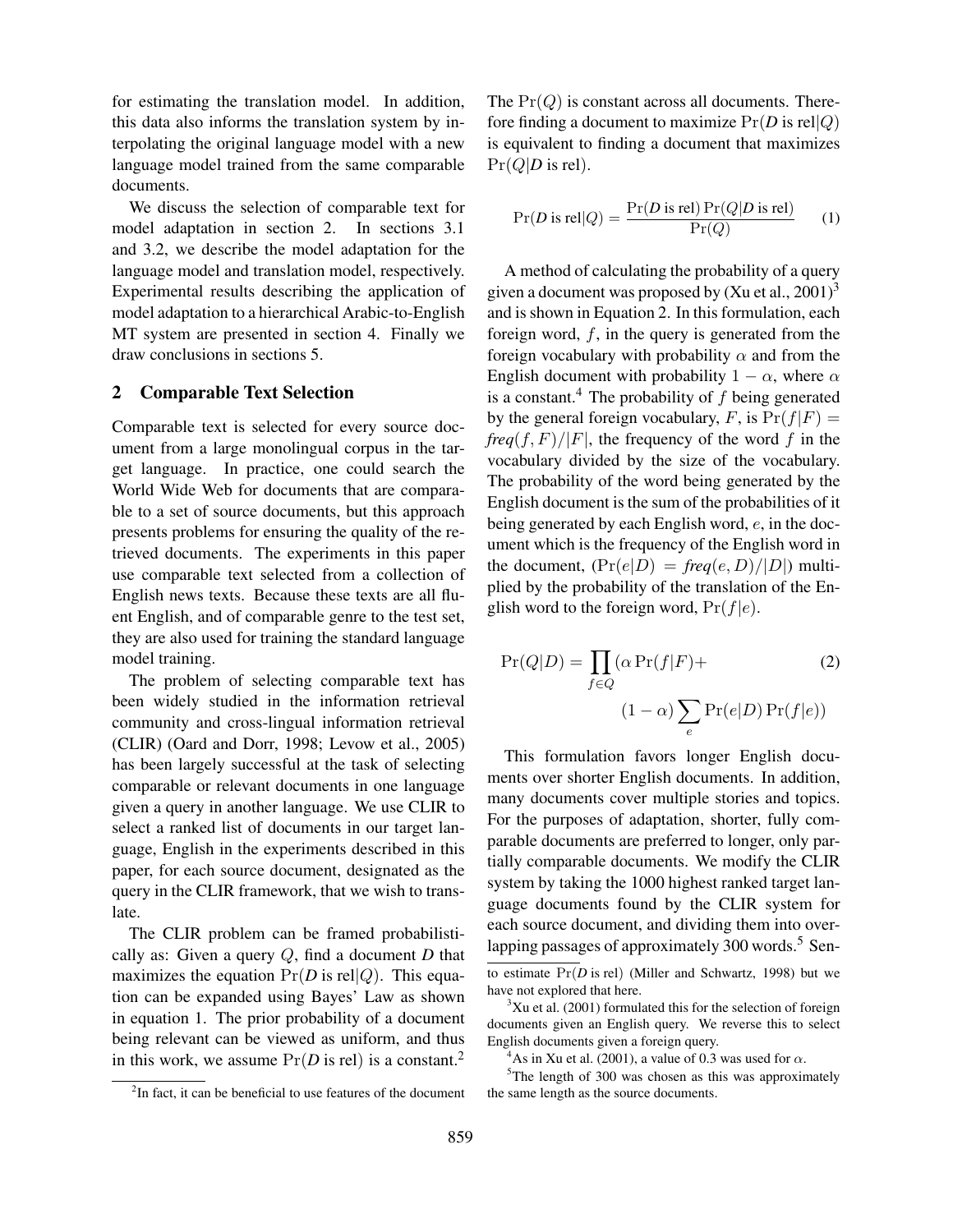tence boundaries are preserved when creating passages, insuring that the text is fluent within each passage. These passages are then scored again by the CLIR system, resulting in a list of passages of about 300 words each for each source document. Finally, we select the top  $N$  passages to be used for adaptation.

The N passages selected by this method are not guaranteed to be comparable and are often largely unrelated to the story or topic in the source document. We shall refer to the set of passages selected by the CLIR system as the *bias text* to differentiate it from comparable text, as the adaptation methods will use this text to *bias* the MT system so that its output will be more similar to the bias text.

While we have not conducted experiments using other CLIR systems, the adaptation methods presented in this paper could be applied without modification using another CLIR system, as the adaptation method treats the CLIR system as a black box. With the exception of running a second pass of CLIR, we use the algorithm of Xu et al. (2001) without any significant modification, including the use of a stop word list for both the English and foreign texts. The parameters for  $Pr(f|F)$  and  $Pr(f|e)$  were estimated using the same parallel data that our translation system was trained on.

The bias text selected for a source document is used to adapt the language model (described in section 3.1) and the translation model (described in section 3.2) when translating that source document.

### 3 Model Adaptation

We use the same bias text to adapt both the language model and the translation model. For language model adaptation, we increase the probability of the word sequences in the bias text, and for translation model adaptation we use additional phrasal translation rules. The adaptations can be done independently and while they can augment each other when used together, this is not required. It is not necessary to use the same number of passages for both forms of adaptation, although doing so makes it more likely both that the English side of the new translation rule will be assigned a high probability by the adapted language model, and that the translation model produces the English text to which the

language model has been adapted. Bias text that is used by one adaptation but not the other will receive no special treatment by the other model. This could result in new translation rules that produce text to which the language assigns low probability, or it could result in the language model being able to assign a high probability to a good English translation that cannot be produced by the translation model due to a lack of necessary translation rules.

While both adaptation methods are integrated into a hierarchical translation model (Chiang, 2005), they are largely implementation independent. Language model adaptation could be integrated into any statistical machine translation that uses a language model over words, while translation model adaptation could be added to any statistical machine translation that can utilize phrasal translation rules.

### 3.1 Language Model Adaptation

For every source document, we estimate a new language model, the *bias language model*, from the corresponding bias text. Since this bias text is short, the corresponding bias language model is small and specific, giving high probabilities to those phrases that occur in the bias text. The bias language model is interpolated with the *generic language model* that would otherwise be used for translation if no LM adaptation was used. The new bias language model is of the same order as the generic language model, so that if a trigram language model is used for the MT decoding, then the biased language model will also be a trigram language model. The bias language model is created using the same settings as the generic language model. In our particular implementation however, the generic language model uses Kneser-Ney smoothing, while the biased language model uses Witten-Bell smoothing due to implementation limitations. In principle the biased language model can be smoothed in the same manner as the generic language model.

We interpolate the bias language model and the generic language model as shown in equation 3, where  $Pr_a$  and  $Pr_b$  are the probabilities from the generic language model and the bias language model, respectively. A constant interpolation weight,  $\lambda$  is used to weight the two probabilities for all documents. While a value for  $\lambda$  could be chosen that minimizes perplexity on a tuning set, in a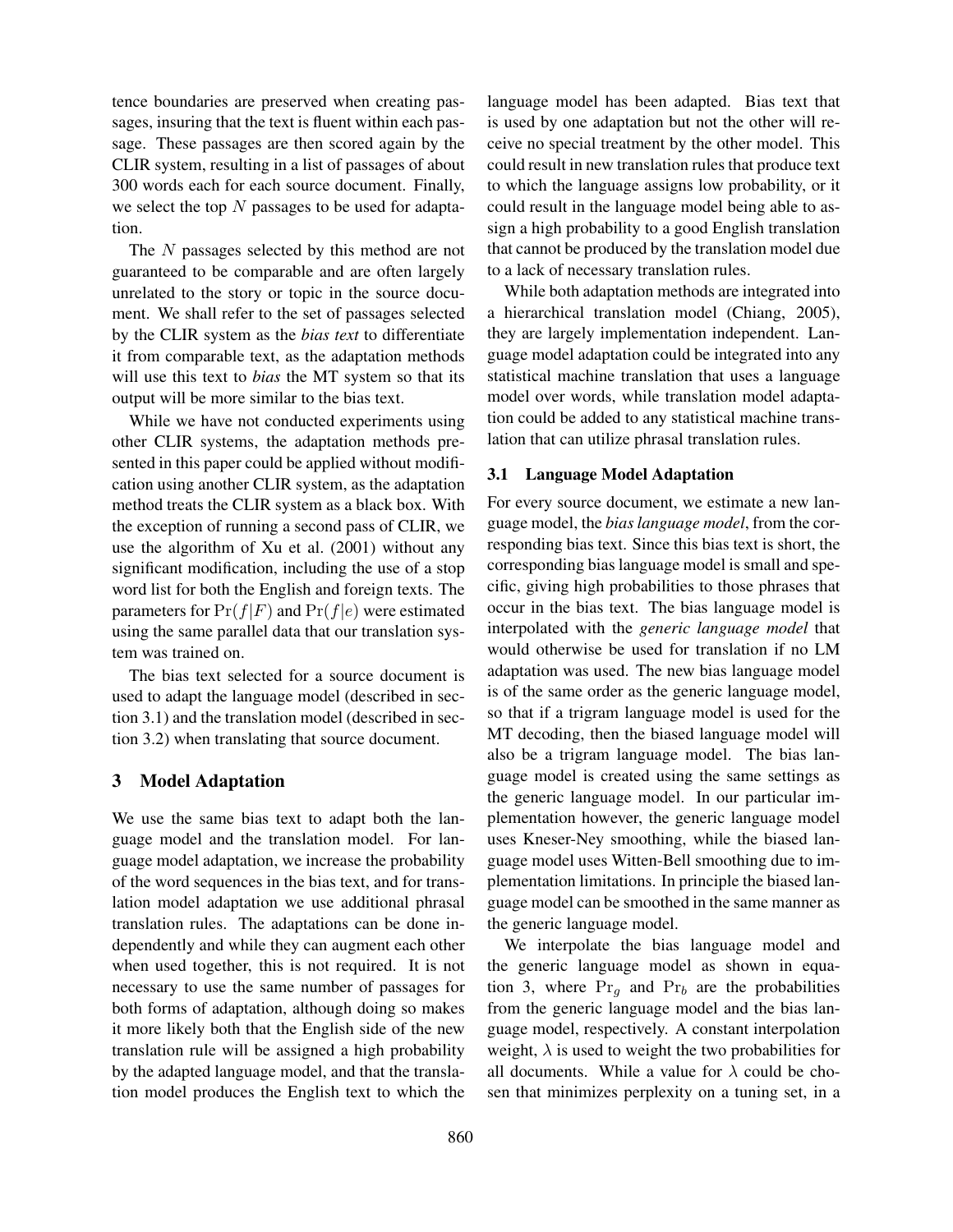similar fashion to Kim (2005), it is unclear that such a weight would be ideal when the interpolated language model is used as part of a statistical translation system. In practice we have observed that weights other than one that minimizes perplexity, typically a lower weight, can yield better translation results on the tuning set.

$$
\Pr(e) = (1 - \lambda) \Pr_{g}(e) + \lambda \Pr_{b}(e) \tag{3}
$$

The resulting interpolated language model is then used in place of the generic language model in the translation process, increasing the probability that the translation output will resemble the bias text. It is important to note that, unlike the translation model adaptation described in section 3.2, no new information is added to the system with language model adaptation. Because the bias text is extracted from the same monolingual corpus that the generic language model was estimated from, all of the word sequences used for training the bias language model were also used for training the generic language model. Language model adaptation only increases the weight of the portion of the language model data that was selected as comparable.

### 3.2 Translation Model Adaptation

It is frequently the case in machine translation that unknown words or phrases are present in the source document, or that the known translations of source words are based on a very small number of occurrences in the training data. In other cases, translations may be known for individual words in the source document, but not for longer phrases. Translation model adaptation seeks to generate new phrasal translation rules for these source words and phrases. The bias text for a source document may, if comparable, contain a number of English words and phrases that are the English side of these desired rules.

Because the source data and the bias text are not translations of each other and are not sentence aligned, conventional alignment tools, such as GIZA++ (Och and Ney, 2000), cannot be used to align the source and bias text. Because the passages in the bias text are not translations of the source document, it will always be the case that portions of the source document have no translation in the bias text, and portions of the bias text have no translation in the source document. In addition a phrase in one of these texts might have multiple, differing translations in the other text.

Unlike language model adaptation, the entirety of the bias text is not used for translation adaptation. We extract those phrases that occur in at least M of the passages in the bias texts. A phrase is only counted once for every passage in which it occurs, so that repeated use of a phrase within a passage does not affect whether it used to generate new rules. Typically, passages selected by the CLIR tend to be very similar to each other if they are comparable to the source document and are very different from each other if they are not comparable to the source document. Phrases that are identical across passages are the ones that are most likely to be comparable, whereas a phrase or word that occurs in only one passage is likely to be present only by chance or if the passage it is in is not comparable. Filtering the target phrases to those that occur in multiple passages therefore serves not only to reduce the total number of rules, but also to filter out phrases from passages that are not comparable.

For each phrase in the source document we generate a new translation to each of the phrases selected from the bias text, and assign it a low uniform probability.<sup>6</sup> For each translation rule we also have a lexical translation probability that we estimate correctly from the trained word model. These new rules are then added to the phrase table of the existing translation model when translating the source document. Rather than adding probability to the existing generic rules, the new rules are marked as bias rules by the system and given their own feature weight. While the vast majority of these rules are incorrect translations, these incorrect rules will be naturally biased against by the translation system. If the source side of a translation already has a number of observed translations, then the low probability of the new bias rule will cause it to not be selected by the translation system. If the new translation rules would produce garbled English, then it will be biased against by the language model. When this is combined with the language model adapta-

 ${}^{6}$ A probability of 1/700 is arbitrarily used for the bias rules although it is then weighted by the bias translation rule weight.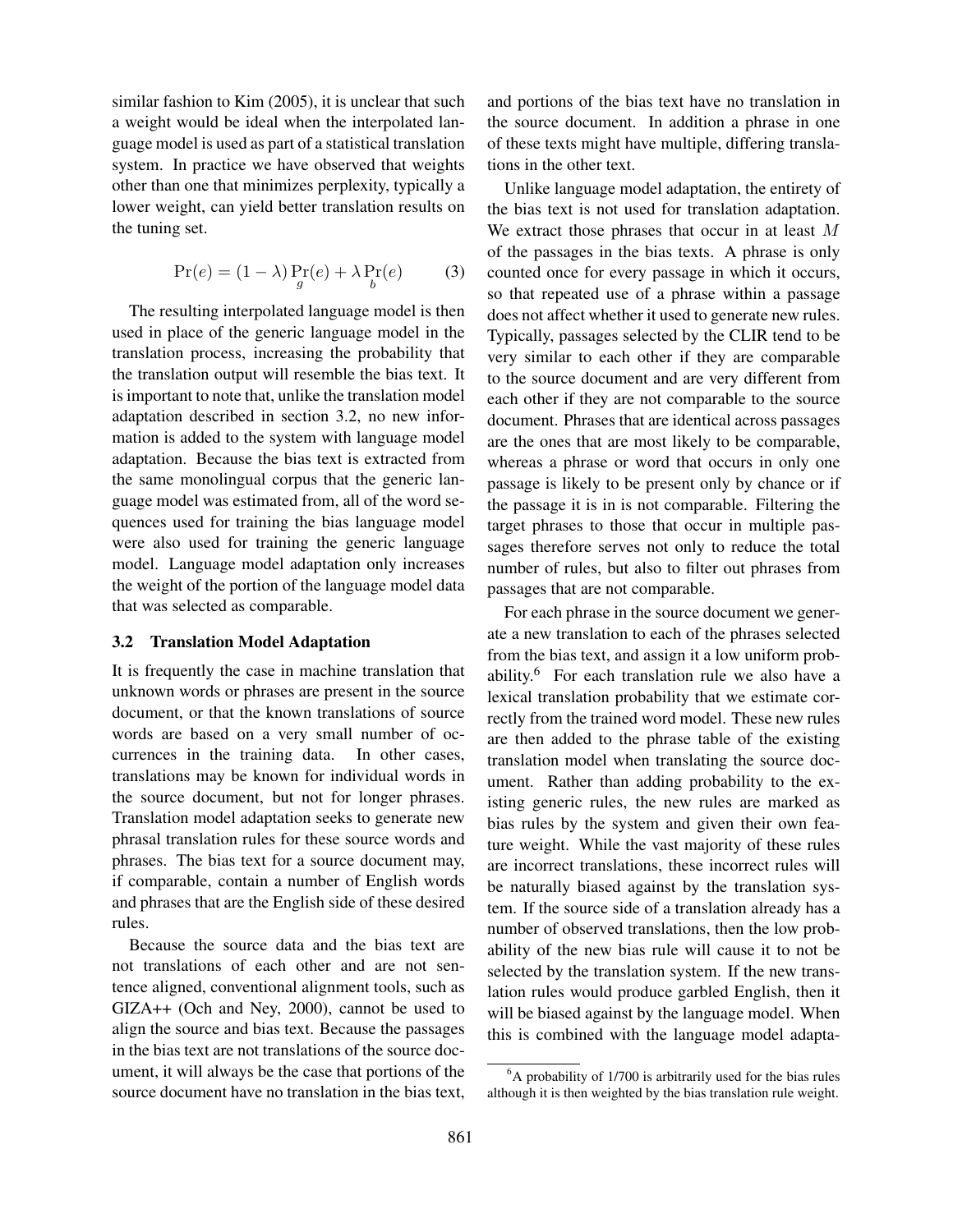tion, a natural pressure is exerted to use the bias rules for source phrases primarily when it would cause the output to look more like the bias text.

### 4 Experimental Results

We evaluated the performance of language and translation model adaptation with our translation system on two conditions, the details of which are presented in section 4.1. One condition involved a small amount of parallel training, such as one might find when translating a less commonly taught language (LCTL). The other condition involved the full amount of training available for Arabic-to-English translation. In the case of LCTLs we expect our translation model to have the most deficiencies and be most in need of additional translation rules. So, it is under such a condition we would expect the translation model adaptation to be the most beneficial. We evaluate the system's performance under this condition in section 4.2. The effectiveness of this technique on state-of-the-art systems, and its efficiency when used with a well trained generic translation model is presented in section 4.3.

### 4.1 Implementation Details

Both language-model and translation-model adaptation are implemented on top of a hierarchical Arabic-to-English translation system with string-todependency rules as described in Shen et al. (2008). While generalized rules are generated from the parallel data, rules generated by the translation model adaptation are not generalized and are used only as phrasal rules. A trigram language model was used during decoding, and a 5-gram language model was used to re-score the n-best list after decoding. In addition to the features described in Shen et al. (2008), a new feature is added to the model for the bias rule weight, allowing the translation system to effectively tune the probability of the rules added by translation model adaptation in order to improve performance on the tuning set.

Bias texts were selected from three monolingual corpora: the English Gigaword corpus (2,793,350,201 words), the FBIS corpus (28,465,936 words), and a collection of news archive data collected from the websites of various online, public news sites (828,435,409 words). All three corpora were also part of the generic language model training data. Language model adaptation on both the trigram and 5-gram language models used 10 comparable passages with an interpolation weight of 0.1. Translation model adaptation used 10 comparable passages for the bias text and a value of 2 for M.

Each selected passage contains approximately 300 words, so in the case where 10 comparable passages are used to create a bias text, the resulting text will be 3000 words long on average. The language models created using these bias texts are very specific giving large probability to n-gram sequences seen in those texts.

The construction of the bias texts increases the overall run-time of the translation system, although in practice this is a small expenditure. The most intensive portion is the initial indexing of the monolingual corpus, but this is only required once and can be reused for any subsequent test set that is evaluated. This index can then be quickly searched for comparable passages. When considering research environments, test sets are used repeatedly and bias texts only need to be built once per set, making the building cost negligible. Otherwise, the time required to build the bias text is still small compared to the actual translation time.

All conditions were optimized using BLEU (Papineni et al., 2002) and evaluated using both BLEU and Translation Edit Rate (TER) (Snover et al., 2006). BLEU is an accuracy measure, so higher values indicate better performance, while TER is an error metric, so lower values indicate better performance. Optimization was performed on a tuning set of newswire data, comprised of portions of MTEval 2004, MTEval 2005, and GALE 2007 newswire development data, a total of 48921 words of English in 1385 segments and 173 documents. Results were measured on the NIST MTEval 2006 Arabic Evaluation set, which was 55578 words of English in 1797 segments and 104 documents. Four reference translations were used for scoring each translation.

Parameter optimization method was done using nbest optimization, although the adaptation process is not tied to this method. The MT decoder is run on the tuning set generating an n-best list (where  $n = 300$ , on which all of the translation features (including bias rule weights) are optimized using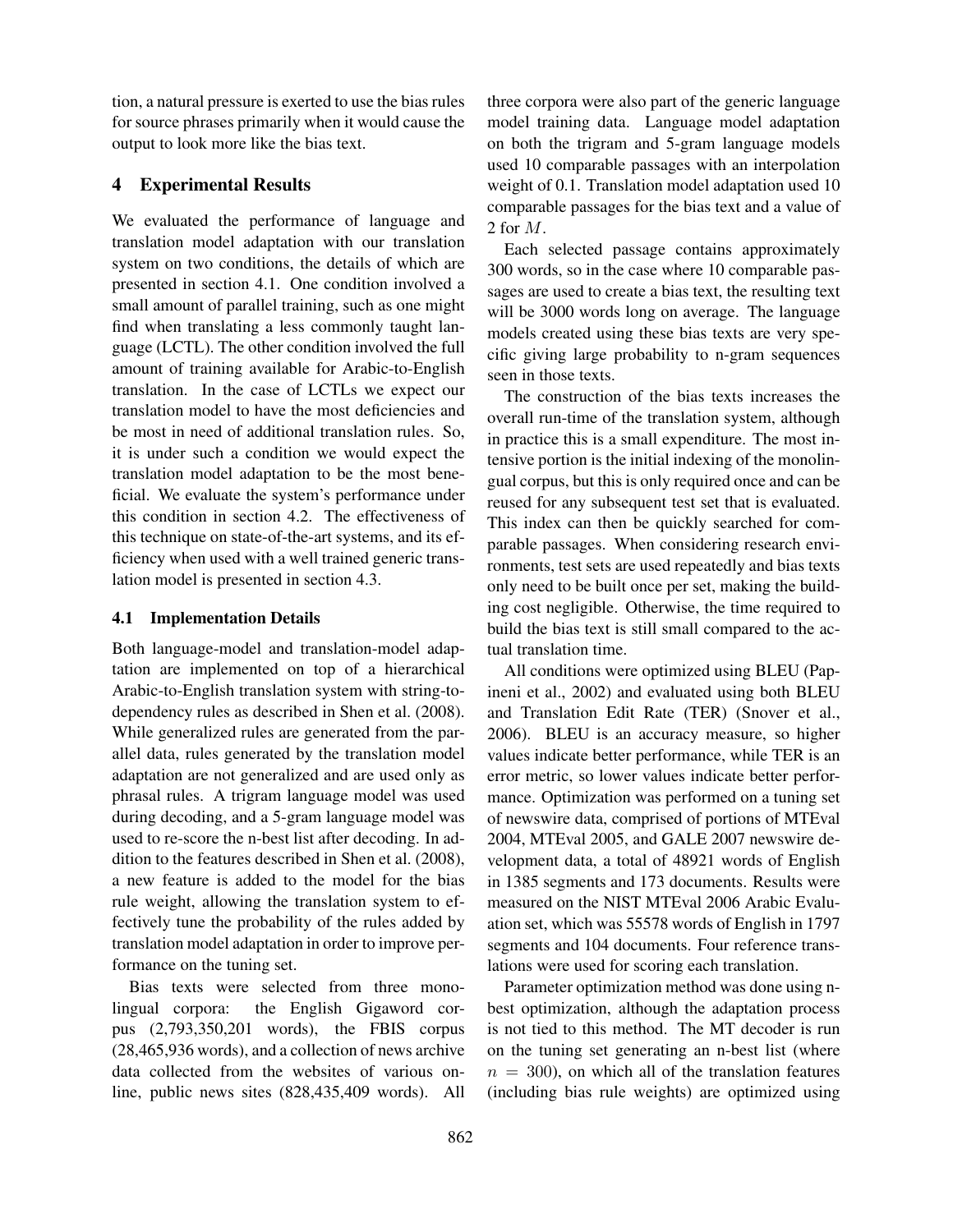Powell's method. These new weights are then used to decode again, repeating the whole process, using a cumulative n-best list. This continues for several iterations until performance on the tuning set stabilizes. The resulting feature weights are used when decoding the test set. A similar, but simpler, method is used to determine the feature weights after 5-gram rescoring. This n-best optimization method has subtle implications for translation model adaptation. In the first iteration, few bias rules are used in decoding the 300-best, and those that are used frequently help, although the overall gain is small due to the small number of bias rules used. This causes the optimizer to greatly increase the weight of the bias rules, causing the decoder to overuse the bias rules in the next iteration causing a sharp decrease in translation quality. Several iterations are needed for the cumulative n-best to achieve sufficient diversity and size to assign a weight for the bias translation rules that results in an increase in performance over the baseline. Alternative optimization methods could likely circumvent this process. Language model adaptation does not suffer from this phenomenon.

### 4.2 Less Commonly Taught Language Simulation

In order to better examine the nature of translation model adaptation, we elected to work with a translation model that was trained on only 5 million words of parallel Arabic-English text. Limiting the translation model training in this way simulates the problem of translating less commonly taught languages (LCTL) where less parallel text is available, a situation that is not the case for Arabic. Since the model is trained on less parallel data, it is lacking a large number of translation rules, which is expected to be addressed by the translation model adaptation. By working in an environment with a more deprived baseline translation model, we are giving the translation model adaptation more room to assist.

The experiments described below use a 5 million word Arabic parallel text corpus constructed from the LDC2004T18 and LDC2006E25 corpora. The full monolingual English data were used for the language model and for selection of comparable documents. Unless otherwise specified no language model adaptation was used.

We first establish an upper limit on the gain us-

ing translation model adaptation, using the reference data to adapt the translation system. These reference data can be considered to be extremely comparable, better than could ever be hoped to gain by comparable document selection. We first aligned this data using GIZA++ to the source data, simulating the ideal case where we can perfectly determine which source words translate to which comparable words. Because our translation model adaptation system assigns uniform probability to all bias rules, we ignore the correct rule probabilities that we could extract from word alignment and assign uniform probability to all of the bias translation rules. As expected, this gives a large gain over the baseline.

We also examine limiting these new translation rules to those rules whose target side occurs in the top 100 passages selected by CLIR, thus minimizing the adaption to those rules that it theoretically could learn from the bias text. On average, 50% of the rules were removed by this filtering, resulting in a corresponding 50% decrease in the gain over the baseline. The results of these experiments and an unadapted baseline are shown in table 1.

| <b>Test Set</b> | <b>TM</b> Adaptation | <b>TER</b> | <b>BLEU</b>         |
|-----------------|----------------------|------------|---------------------|
| Tune            | None                 | 0.4984     | 0.4080              |
|                 | Aligned Reference    | 0.3692     | 0.5841              |
|                 | Overlapping Only     | 0.4179     | $\overline{0.5138}$ |
| <b>MT06</b>     | None                 | 0.5516     | 0.3468              |
|                 | Aligned Reference    | 0.4517     | 0.5216              |
|                 | Overlapping Only     | 0.4899     | 0.4335              |

Table 1: LCTL Aligned Reference Adaptation Results

The fair translation model adaptation system, however, does not align source phrases to the correct bias text phrases in such a fashion, and instead aligns all source words to all target words. To investigate the effect of this over production of rules, we again used the reference translations as if they were comparable data, but we ignored the alignments learned by GIZA++, and instead allowed all source phrases to translate to all English phrases in the reference text, with uniform probability. This still shows large gains in translation quality over the baseline, as measured by TER and BLEU. Again, we also examined limiting the text used for translation model adaptation to those phrases that occur in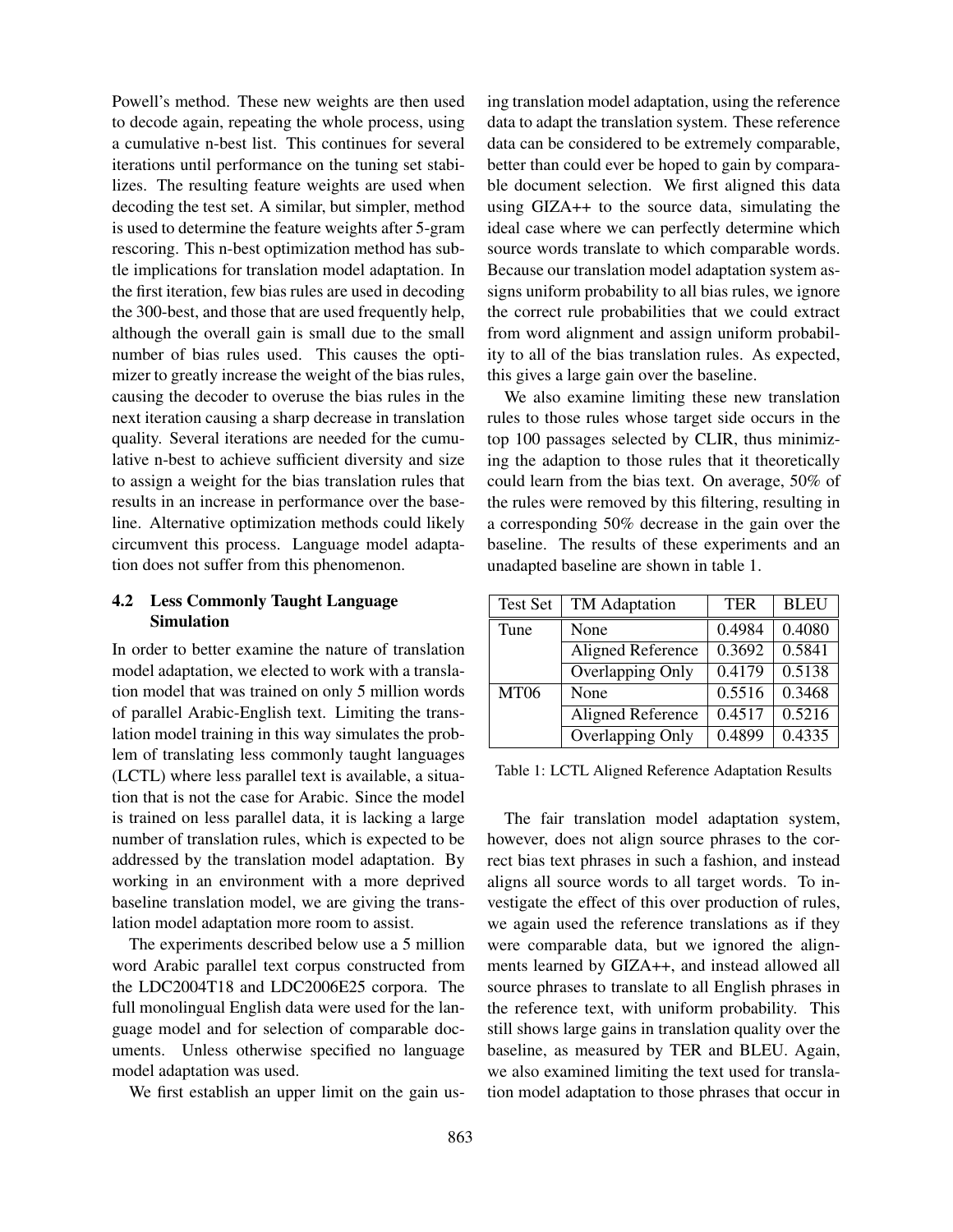both the reference text and the top 100 comparable passages selected the CLIR system. While this decreased performance, the system still performs significantly better than the baseline, as shown in the following table 2.

| Test Set    | TM Adaptation    | <b>TER</b> | <b>BLEU</b>         |
|-------------|------------------|------------|---------------------|
| Tune        | None             | 0.4984     | 0.4080              |
|             | Unaligned Ref.   | 0.4492     | $\overline{0.4566}$ |
|             | Overlapping Only | 0.4808     | $\overline{0.4313}$ |
| <b>MT06</b> | None             | 0.5516     | 0.3468              |
|             | Unaligned Ref.   | 0.5254     | 0.3990              |
|             | Overlapping Only | 0.5390     | 0.3695              |

Table 2: LCTL Unaligned Reference Adaptation Results

Applying translation model and language model adaptation fairly, using only bias text from the comparable data selection, yields smaller gains on both the tuning and MT06 sets, as shown in table 3. The combination of language-model and translationmodel adaptation exceeds the gains that would be achieved over the baseline by either method separately.

| <b>Test Set</b>  | Adaptation | TER    | <b>BLEU</b> |
|------------------|------------|--------|-------------|
| Tune             | None       | 0.4984 | 0.4080      |
|                  | LM         | 0.4922 | 0.4140      |
|                  | TM         | 0.4916 | 0.4169      |
|                  | LM & TM    | 0.4888 | 0.4244      |
| MT <sub>06</sub> | None       | 0.5516 | 0.3468      |
|                  | LM         | 0.5559 | 0.3490      |
|                  | TM         | 0.5545 | 0.3478      |
|                  | LM & TM    | 0.5509 | 0.3536      |

Table 3: LCTL Fair Adaptation Results

### 4.3 Full Parallel Training Results

While the simulation described in section 4.2 used only 5 million words of parallel training, 230 million words of parallel data from 18.5 million segments were used for training the full Arabic-to-English translation system. This parallel data includes the LDC2007T08 "ISI Arabic-English Automatically Extracted Parallel Text" corpus (Munteanu and Marcu, 2007), which was created from monolingual corpora in English and Arabic using the algorithm described in Munteanu and Marcu (2005), as

the techniques used in that work are separate and independent from the adaptation methods we describe in this paper.<sup>7</sup> Language model adaptation and translation model adaptation were applied both independently and jointly to the translation system, and the results were evaluated against an unadapted baseline, as shown in table 4.

While gains from language model adaptation were substantial on the tuning set, on the MT06 test set they are reduced to a 0.65% gain on BLEU and a negligible improvement in TER. The translation model adaptation performs better with 1.37% improvement in BLEU and a 0.26% improvement in TER. This gain increases to a 2.07% improvement in BLEU and a 0.64% improvement in TER when language adaptation is used in conjunction with the translation model adaptation, showing the importance of using both adaptation methods. While it could be expected that a more heavily trained translation model might not require the benefit of language and translation model adaptation, a more substantial gain over the baseline can be seen when both forms of adaptation are used than in the case with less parallel training—a difference of 2.07% BLEU versus 0.68% BLEU.

| <b>Test Set</b> | Adaptation | <b>TER</b> | <b>BLEU</b> |
|-----------------|------------|------------|-------------|
| Tune            | None       | 0.4339     | 0.4661      |
|                 | LM         | 0.4227     | 0.4857      |
|                 | <b>TM</b>  | 0.4351     | 0.4657      |
|                 | LM & TM    | 0.4245     | 0.4882      |
| <b>MT06</b>     | None       | 0.5146     | 0.3852      |
|                 | LM         | 0.5140     | 0.3917      |
|                 | <b>TM</b>  | 0.5120     | 0.3989      |
|                 | LM & TM    | 0.5082     | 0.4059      |

Table 4: Full Training Adaptation Results

Of the comparable passages selected by the CLIR system for the MT06 test set in the full training experiment, 16.3% were selected from the News

 $7$ The two methods are not directly comparable, and so we do not make any attempt to do so. Munteanu and Marcu (2005) creates new parallel corpora from two monolingual corpora. This new parallel data is generally applicable for training a translation model but does not target any particular test set. Our adaptation method does not generate new parallel data, but creates a new specific translation model for a test document that is being translated.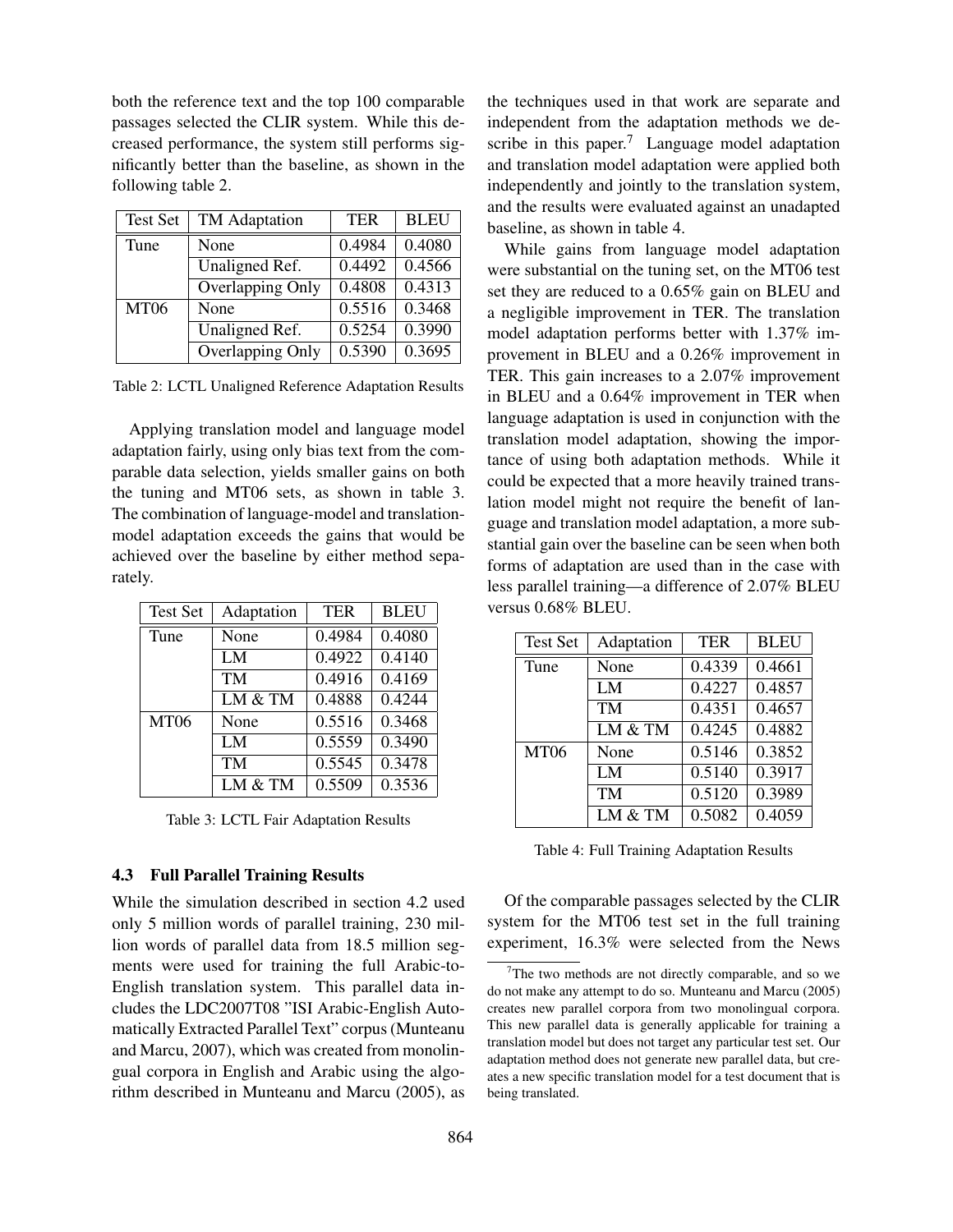Archive corpus, 81.2% were selected from the English GigaWord corpus and 2.5% were selected from the FBIS corpus. A slightly different distribution was found for the Tuning set, where 17.8% of the passages were selected from the News Archive corpus, 77.1% were selected from the English Giga-Word corpus, and 5.1% were selected from the FBIS corpus.

### 5 Discussion

The reuse of a monolingual corpus that was already used by a translation system for language model training to perform both language and translation model adaptation shows large gains over an unadapted baseline. By leveraging off of a CLIR system, which itself contains no information not already given to the translation system, $8$  potentially comparable passages can be found which allow improved translation. Surprisingly, these gains are largest when the baseline model is better trained, indicating that a strong reliance of the adaptation on the existing models.

One explantation for these counter-intuitive results–larger gains in the full training scenario versus the LCTL scenario–is that the lexical probabilities are better estimated in the former case. The bias rules all have equal translation probability and only vary in probability according to the lexical probability of the rules. Better estimates of these lexical probabilities may enable the translation system to more clearly distinguish between helpful and harmful bias rules.

There are many clear directions for the improvement of these methods. The current adaptation method does not utilize the probabilities from the CLIR system and treats the top-ranked passages all as equally comparable regardless of the probability assigned. Variable weighting of passages could prove beneficial to both language model adaptation, where the passages could be weighted proportionally to the probability of the passage being relevant, and translation model adaptation, where the requirement on repetition of phrases across passages could be weighted, as could the probability of the new

rules produced by the translation system. In addition, the CLIR score, among other possible features such as phrase overlap, could be used to determine those documents where no comparable passage could be detected and where it would be beneficial to not adapt the models.

A clear limitation of using comparable documents to adapt the language and translation model is that comparable documents must be found. For many source documents, none of the top passages found by the CLIR system were comparable. We suspect that while this will always occur to some extent, this becomes more common as the monolingual data becomes less like the source data, such as when there is a large time gap between the two. The full extent of this and the effect of the level of document comparability on translation remains an open question. In addition, while newswire is an excellent source of comparable text, it is unclear how well this method can be used on newsgroups or spoken data, where the fluency of the source text is diminished. When translating news stories, this technique is not limited to major news events. While many of the events discussed in the source data receive world-wide attention, many are local events that are unreported in the English comparable data used in our experiments. Events of a similar nature or events involving many of the same people often do occur in the English comparable data, allowing improvement even when the stories are quite different.

The adaptation methods described in this paper are not limited to a particular framework of statistical machine translation, but have applicability to any statistical machine translation system that uses a language model or translation rules.

#### Acknowledgments

This work was supported, in part, by BBN Technologies under the GALE Program, DARPA/IPTO Contract No. HR0011-06-C-0022. Any opinions, findings, and conclusions or recommendations expressed in this material are those of the authors and do not necessarily reflect the views of the sponsor. We are very grateful to all three reviewers for their careful and thoughtful reviews.

<sup>8</sup>The probabilistic parameters of the CLIR system are estimated from the same parallel corpora that is used to train the generic translation model.